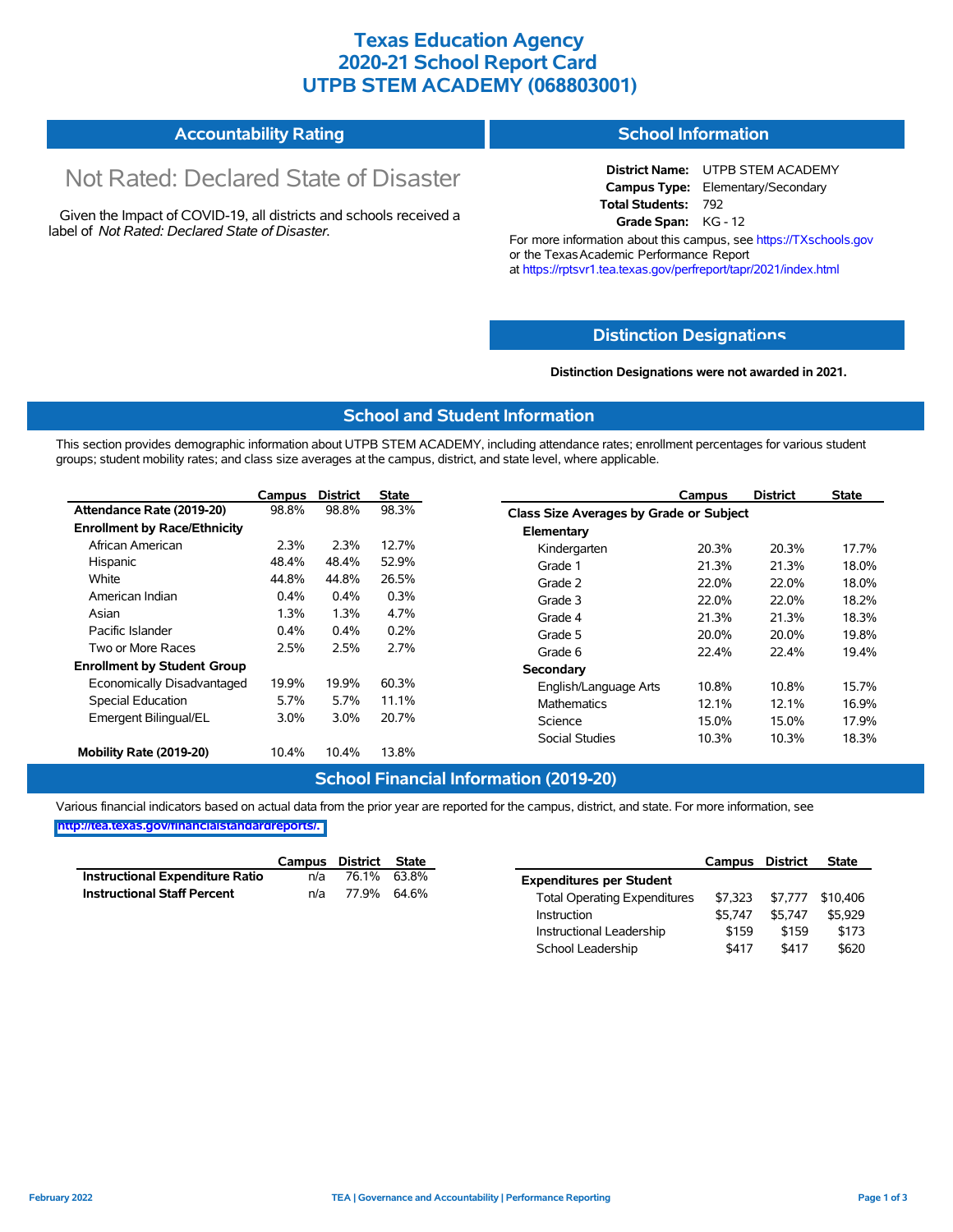## **Texas Education Agency 2020-21 School Report Card**

### **STAAR Outcomes**

This section provides STAAR performance and outcomes. **Please note that due to the cancellation of spring 2020 STAAR administration due to the COVID-19 pandemic, 2019 results are shown.**

|                                                                                                                           |      |              |      |      | African                  |      |      | American                 |                          | <b>Pacific</b>           | Two<br>or<br>More |                |  |
|---------------------------------------------------------------------------------------------------------------------------|------|--------------|------|------|--------------------------|------|------|--------------------------|--------------------------|--------------------------|-------------------|----------------|--|
|                                                                                                                           |      | <b>State</b> |      |      |                          |      |      | Indian                   | Asian                    | <b>Islander</b>          | Races             | Econ<br>Disadv |  |
| District Campus American Hispanic White<br>STAAR Performance Rates at Approaches Grade Level or Above (All Grades Tested) |      |              |      |      |                          |      |      |                          |                          |                          |                   |                |  |
| All Subjects                                                                                                              | 2021 | 67%          | 75%  | 75%  | 85%                      | 69%  | 80%  | 80%                      | 100%                     | 67%                      | 88%               | 68%            |  |
|                                                                                                                           | 2019 | 78%          | 79%  | 79%  | 100%                     | 78%  | 79%  | 100%                     | 100%                     | $\ast$                   | 87%               | 75%            |  |
| ELA/Reading                                                                                                               | 2021 | 68%          | 76%  | 76%  | 80%                      | 69%  | 82%  | $\ast$                   | $\ast$                   | $\ast$                   | 89%               | 64%            |  |
|                                                                                                                           | 2019 | 75%          | 81%  | 81%  | 100%                     | 81%  | 81%  | $\ast$                   | 100%                     | $\ast$                   | 82%               | 77%            |  |
| <b>Mathematics</b>                                                                                                        | 2021 | 66%          | 70%  | 70%  | 80%                      | 65%  | 75%  | $\ast$                   | $\ast$                   | *                        | 89%               | 65%            |  |
|                                                                                                                           | 2019 | 82%          | 78%  | 78%  | $\ast$                   | 77%  | 77%  | $\ast$                   | 100%                     | $\ast$                   | 100%              | 75%            |  |
| Writing                                                                                                                   | 2021 | 58%          | 59%  | 59%  | $\ast$                   | 55%  | 60%  | $\ast$                   | L.                       |                          | $\ast$            | 52%            |  |
|                                                                                                                           | 2019 | 68%          | 60%  | 60%  | $\ast$                   | 62%  | 55%  | $\ast$                   | $\ast$                   | $\blacksquare$           | $\ast$            | 65%            |  |
| Science                                                                                                                   | 2021 | 71%          | 88%  | 88%  | ∗                        | 87%  | 89%  | $\overline{\phantom{0}}$ | $\ast$                   | *                        | $\ast$            | 90%            |  |
|                                                                                                                           | 2019 | 81%          | 89%  | 89%  | $\ast$                   | 84%  | 94%  | $\overline{a}$           | $\ast$                   |                          | 80%               | 82%            |  |
| Social Studies                                                                                                            | 2021 | 73%          | 85%  | 85%  | $\overline{\phantom{a}}$ | 76%  | 92%  | $\overline{a}$           | $\ast$                   | $\ast$                   | $\ast$            | 82%            |  |
|                                                                                                                           | 2019 | 81%          | 86%  | 86%  | $\overline{a}$           | 77%  | 95%  |                          |                          |                          | $\ast$            | 69%            |  |
| STAAR Performance Rates at Meets Grade Level or Above (All Grades Tested)                                                 |      |              |      |      |                          |      |      |                          |                          |                          |                   |                |  |
| All Subjects                                                                                                              | 2021 | 41%          | 46%  | 46%  | 62%                      | 38%  | 53%  | 40%                      | 100%                     | 0%                       | 50%               | 36%            |  |
|                                                                                                                           | 2019 | 50%          | 47%  | 47%  | 73%                      | 43%  | 48%  | 33%                      | 93%                      | $\ast$                   | 60%               | 39%            |  |
| ELA/Reading                                                                                                               | 2021 | 45%          | 51%  | 51%  | 80%                      | 44%  | 58%  | $\ast$                   | $\ast$                   | $\ast$                   | 33%               | 41%            |  |
|                                                                                                                           | 2019 | 48%          | 50%  | 50%  | 100%                     | 47%  | 51%  | $\ast$                   | 100%                     | $\ast$                   | 64%               | 41%            |  |
| Mathematics                                                                                                               | 2021 | 37%          | 38%  | 38%  | 40%                      | 31%  | 43%  | $\ast$                   | $\ast$                   | $\ast$                   | 56%               | 30%            |  |
|                                                                                                                           | 2019 | 52%          | 41%  | 41%  | $\ast$                   | 36%  | 44%  | $\ast$                   | 80%                      | $\ast$                   | 73%               | 33%            |  |
| Writing                                                                                                                   | 2021 | 30%          | 29%  | 29%  | $\ast$                   | 23%  | 33%  | $\ast$                   | $\overline{\phantom{a}}$ | $\overline{\phantom{0}}$ | $\ast$            | 19%            |  |
|                                                                                                                           | 2019 | 38%          | 30%  | 30%  | $\ast$                   | 33%  | 25%  | $\ast$                   | $\ast$                   |                          | $\ast$            | 26%            |  |
| Science                                                                                                                   | 2021 | 44%          | 55%  | 55%  | ∗                        | 45%  | 62%  | $\overline{\phantom{0}}$ | $\ast$                   | *                        | $\ast$            | 43%            |  |
|                                                                                                                           | 2019 | 54%          | 60%  | 60%  | $\ast$                   | 53%  | 66%  |                          | $\ast$                   |                          | 40%               | 56%            |  |
| Social Studies                                                                                                            | 2021 | 49%          | 63%  | 63%  | $\overline{\phantom{a}}$ | 49%  | 76%  | $\overline{a}$           | $\ast$                   | $\ast$                   | $\ast$            | 53%            |  |
|                                                                                                                           | 2019 | 55%          | 50%  | 50%  | L,                       | 42%  | 58%  | $\overline{a}$           |                          |                          | $\ast$            | 31%            |  |
| STAAR Performance Rates at Masters Grade Level (All Grades Tested)                                                        |      |              |      |      |                          |      |      |                          |                          |                          |                   |                |  |
| All Subjects                                                                                                              | 2021 | 18%          | 19%  | 19%  | 38%                      | 12%  | 25%  | 20%                      | 100%                     | 0%                       | 27%               | 12%            |  |
|                                                                                                                           | 2019 | 24%          | 20%  | 20%  | 45%                      | 15%  | 22%  | 0%                       | 67%                      | $\ast$                   | 40%               | 12%            |  |
| ELA/Reading                                                                                                               | 2021 | 18%          | 20%  | 20%  | 60%                      | 13%  | 26%  | $\ast$                   | $\ast$                   | $\ast$                   | 22%               | 13%            |  |
|                                                                                                                           | 2019 | 21%          | 21%  | 21%  | 60%                      | 17%  | 22%  | $\ast$                   | 67%                      | $\ast$                   | 55%               | 13%            |  |
| Mathematics                                                                                                               | 2021 | 18%          | 14%  | 14%  | 20%                      | 10%  | 17%  | $\ast$                   | $\ast$                   | $\ast$                   | 22%               | 9%             |  |
|                                                                                                                           | 2019 | 26%          | 17%  | 17%  | $\ast$                   | 11%  | 19%  | $\ast$                   | 60%                      | $\ast$                   | 45%               | 10%            |  |
| Writing                                                                                                                   | 2021 | 9%           | 7%   | 7%   | $\ast$                   | 3%   | 9%   | $\ast$                   | $\overline{\phantom{a}}$ | $\overline{\phantom{a}}$ | $\ast$            | 0%             |  |
|                                                                                                                           | 2019 | 14%          | 11%  | 11%  | ∗                        | 10%  | 9%   | $\ast$                   | $\ast$                   |                          | $\ast$            | 13%            |  |
| Science                                                                                                                   | 2021 | 20%          | 29%  | 29%  | $\ast$                   | 18%  | 36%  | $\overline{a}$           | $\ast$                   | $\ast$                   | $\ast$            | 23%            |  |
|                                                                                                                           | 2019 | 25%          | 26%  | 26%  | $\ast$                   | 19%  | 32%  | $\overline{a}$           | $\ast$                   |                          | 20%               | 15%            |  |
| Social Studies                                                                                                            | 2021 | 29%          | 36%  | 36%  | $\overline{\phantom{a}}$ | 22%  | 49%  |                          |                          |                          |                   | 18%            |  |
|                                                                                                                           | 2019 | 33%          | 24%  | 24%  |                          | 16%  | 33%  |                          |                          |                          | $\ast$            | 13%            |  |
| <b>STAAR Assessment Participation (All Grades Tested)</b>                                                                 |      |              |      |      |                          |      |      |                          |                          |                          |                   |                |  |
| All Subjects                                                                                                              | 2021 | 88%          | 98%  | 98%  | 89%                      | 98%  | 98%  | 100%                     | 100%                     | 100%                     | 100%              | 98%            |  |
|                                                                                                                           | 2019 | 99%          | 100% | 100% | 86%                      | 100% | 100% | 100%                     | 100%                     | $\ast$                   | 100%              | 100%           |  |
| ELA/Reading                                                                                                               | 2021 | 89%          | 98%  | 98%  | 86%                      | 98%  | 98%  | $\ast$                   | $\ast$                   | $\ast$                   | 100%              | 98%            |  |
|                                                                                                                           | 2019 | 99%          | 100% | 100% | 86%                      | 100% | 100% | $\ast$                   | 100%                     | $\ast$                   | 100%              | 100%           |  |
| Mathematics                                                                                                               | 2021 | 88%          | 97%  | 97%  | 86%                      | 97%  | 98%  | *                        |                          | $\ast$                   | 100%              | 97%            |  |
|                                                                                                                           | 2019 | 100%         | 100% | 100% | ∗                        | 100% | 100% | *                        | 100%                     | ∗                        | 100%              | 100%           |  |

- Indicates there are no students in the group.<br>\* Indicates results are masked due to small numbers to protect student confidentiality.<br>n/a Indicates data reporting is not applicable for this group.